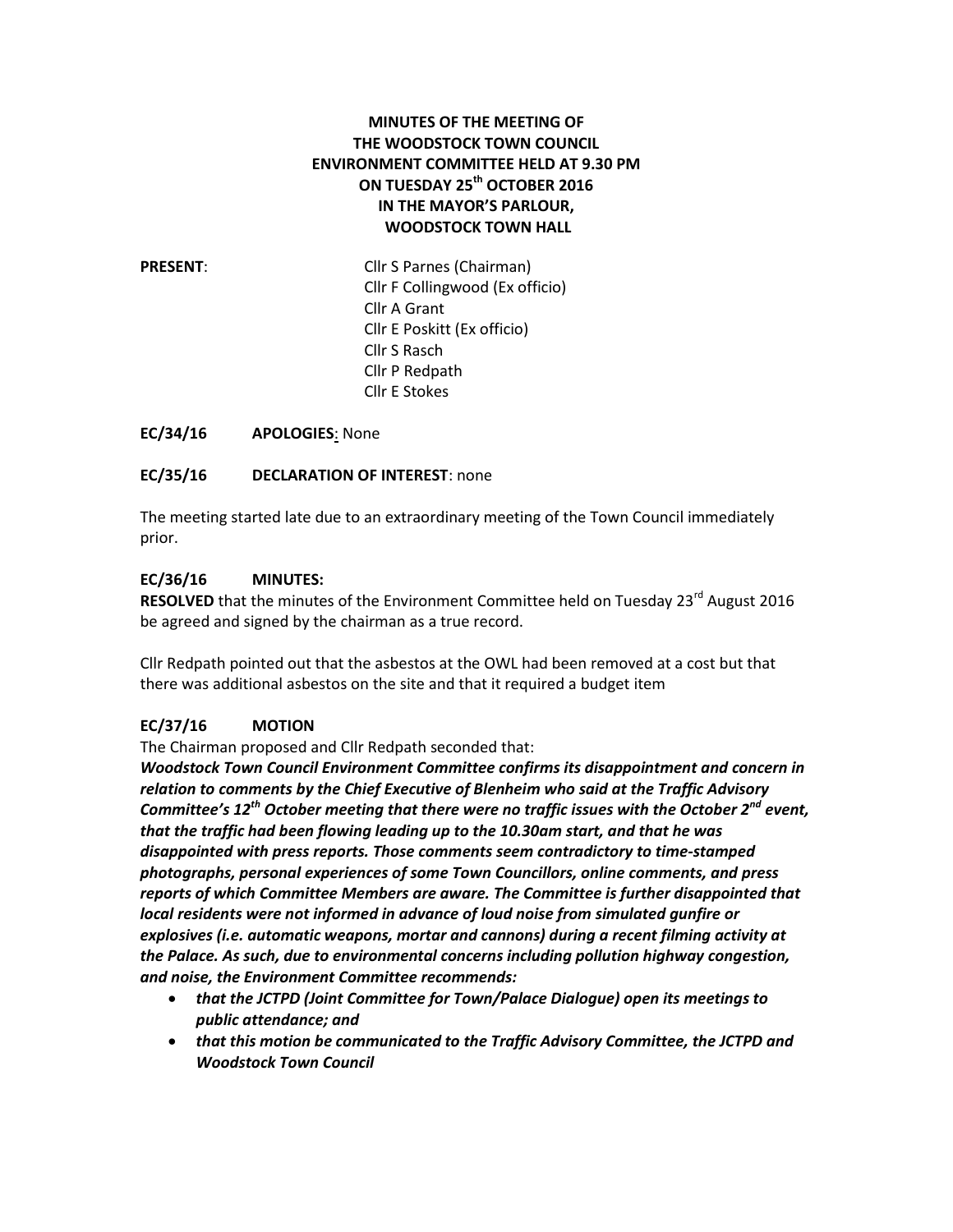Cllr Poskitt thought there had been a circular concerning the filming activity but most members of the committee had not seen one.

**RESOLVED** 4 in favour Cllrs Stokes, Grant, Parnes, and Redpath 1 against Cllr Rasch 2 abstentions Cllrs Collingwood and Poskitt

### **EC/38/16 WATERMEADOWS**

#### *fence repairs*

A quote had been received from Wychwood Project but there was uncertainty as to what this entailed.

**AGREED** to defer to Council and members to report to Council on what was required.

### (*ii) tree work*

The committee considered a report from the Clerk that branches overhanging from the Watermeadows into an Oxford Road property could be cut back by the Wychwood Project at no up front cost to the Council. Normally this would be the responsibility of the resident but was a big job.

The clerk was to obtain an approximate timescale for the work to be undertaken and how much it would take from the Watermeadows contact.

# **EC/39/16 PLAY AREAS**

### *Insurance claim – New Road play equipment*

The committee received a report by the clerk regarding damage to train and balance beams. The insurance claim could not be settled until an invoice had been received form Wickstead . This had been delayed whilst negotiations took place with the insurers and the date given by Wickstead for installation had passed. The clerk was chasing Wickstead for a revised installation date.

#### *Repairs to fencing*

The committee received a quote for the replacement of damaged fencing at New Road play area. The two quotations were one for a small section of wooden fencing as opposed to a new metal loop fence.

Cllr Collingwood stated that as member with responsibility for finance he could not recommend the more expensive metal fence repair.

**Agreed** to report to Council for decision.

# **EC/40/16 CHRISTMAS LIGHTS**

# *(i) Christmas tree and lights*

The committee received a report from the clerk confirming that the Christmas tree on Market Place was to be donated by the Duke of Marlborough and would be installed on  $22^{nd}$  November; and that the lights would be installed week commencing  $21^{st}$  November - to be taken down week commencing 9<sup>th</sup> January. The lights were to be switched on by the Duchess of Marlborough on Saturday 26<sup>th</sup> November at 6.00pm. Cllr Poskitt reported that some funds had been raised at the "This is Woodstock day" for Christmas lights.

*Additional tree – Oxford Street*